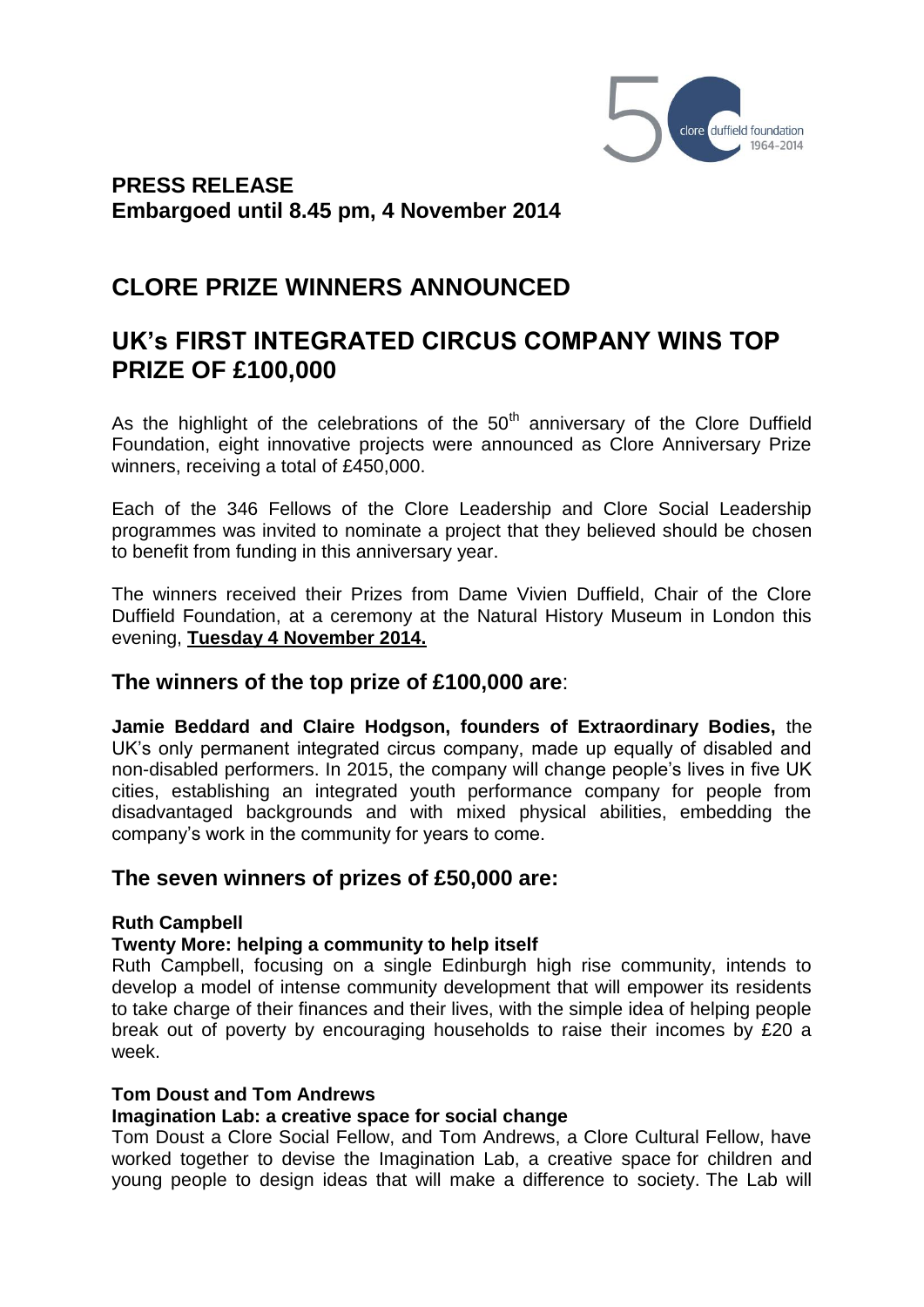build on the experience of Canterbury-based People United, an arts organisation exploring kindness and social change, and support the planned Children's Museum London. Designed, led and grown with children and young people, the Lab will be housed in an experimental mobile space and will visit schools, festivals, and neighbourhoods in Kent and across London.

# **Stef Lewandowski**

# **The Awesome Box: a tool for techno-teaching**

Stef wants to put the magic of technological discovery into primary schools, helping the schools to fulfil their challenging requirements around the new ICT curriculum. He is proposing the Awesome Box, full of exciting gadgets, circuit boards and programmable machines to show children that they can produce as well as consume technology.

### **Ben Payne (with Joe Hallgarten and Alice King-Farlow) Ministry of Stories: spreading the word**

Ben Payne has been co-director of the Ministry of Stories (MoS) since 2010. Joe Hallgarten and Alice King-Farlow, Clore Fellows, are Trustees and helped set up the organisation. MoS is hidden behind the mysterious shop-front of Hoxton Street Monster Supplies, running free writing programmes for 3,000 local young people a year, working with 400 trained volunteer writing mentors. Now the plan is to open up new Ministries, with their own fantastic shop fronts, starting in Rotherham.

# **David Russell and Rachel Grunwald**

#### **Trellick Tales: making high-rise history**

David Russell, a Clore Social Fellow, and Rachel Grunwald, a Clore Cultural Fellow, have been working with S.P.I.D., a 'Specially Produced Innovatively Directed' youth arts company in Kensal House estate, helping disadvantaged young people bring their neglected local environment to life through theatre, film and historical research. They are now about to tackle Trellick Tower, the brutalist 1960s north west London council estate in one of the most deprived wards in the country. Teenagers will take part in a year-long project that will give them a voice and demonstrate to their community that there is another way to see the architectural environment they live in.

# **Emma Stenning**

# **Bike Shed theatre: the next generation**

Based in Exeter, the Bike Shed Theatre champions new work and innovation in its 60 seat auditorium, and was voted the UK's most welcoming theatre in 2013. Bike Shed offers emerging young theatre companies to present their work and develop new material that can be tested as work in progress before an informed audience. Over the next two years, 20 companies will profit from Bike Shed Theatre's mentoring and producing skills, and from their developing network.

# **Michael Trainor (with Polly Hamilton)**

# **Art B&B: bringing Blackpool to creative life**

Blackpool has 4,000 B&Bs, many in a poor state of repair. Michael Trainor, artistic director of creative consortium LeftCoast, has teamed up with Polly Hamilton, head of Blackpool Cultural Services, to take over one of the town's vacant B&Bs and turn it into an arts space, while remaining a fully functioning hotel. The renovation work will be carried out by local residents in an addiction recovery programme, working in partnership with Lancashire Constabulary.